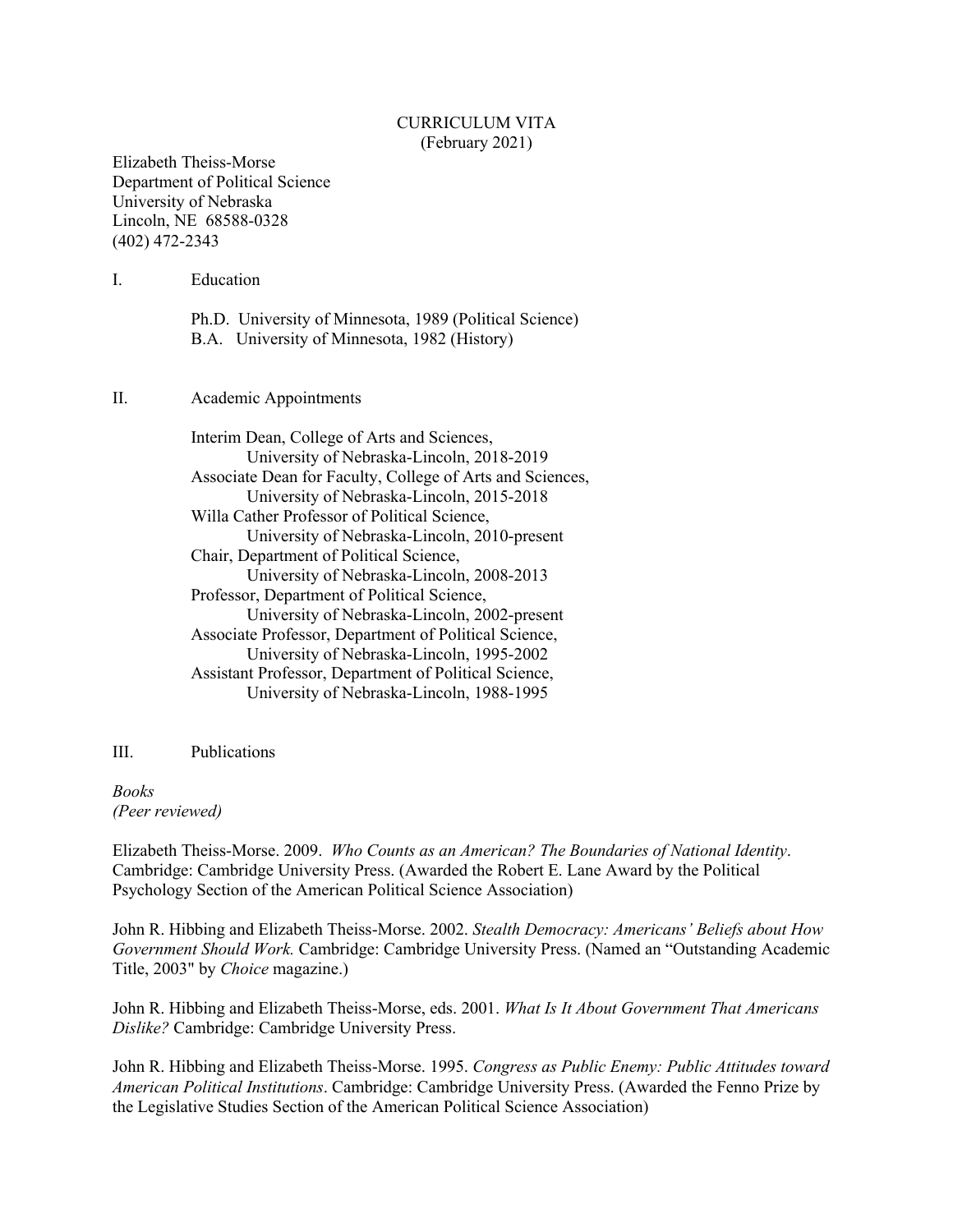George E. Marcus, John L. Sullivan, Elizabeth Theiss-Morse, and Sandra Wood. 1995. *With Malice toward Some: How People Make Civil Liberties Judgments*. Cambridge: Cambridge University Press. (Awarded the Best Book in Political Psychology Prize by the Political Psychology Section of the American Political Science Association)

*Books (Not Peer Reviewed)*

Elizabeth Theiss-Morse, Michael W. Wagner, William H. Flanigan, and Nancy H. Zingale. 2018. *Political Behavior of the American Electorate, 14th Edition*. Washington, DC: Sage/CQ Press.

William Flanigan, Nancy Zingale, Elizabeth Theiss-Morse, and Michael W. Wagner. 2015. *Political Behavior of the American Electorate, 13th edition.* Washington, DC: CQ Press.

Patricia Avery, Dorothy Hoffman, John L. Sullivan, Karen Bird, Sandra Johnstone, Kristina Thalhammer, Amy Fried, and Elizabeth Theiss-Morse. 1993. *Tolerance for Diversity of Beliefs: A Secondary Curriculum Unit*. Boulder, CO: Social Science Education Consortium.

*Monographs (Not Peer Reviewed)*

Elizabeth Theiss-Morse and Michael W. Wagner. 2020. *2018 Congressional Elections, 2019 Edition.* Washington, DC: Sage/CQ Press.

Elizabeth Theiss-Morse, Michael W. Wagner, William H. Flanigan, and Nancy H. Zingale. 2016. *Political Behavior in the Midterm Elections, 2015 edition.* Washington, DC: CQ Press.

Elizabeth Theiss-Morse, Michael W. Wagner, William H. Flanigan, and Nancy H. Zingale. 2011. *Political Behavior in the Midterm Elections, 2011 edition.* Washington, DC: CQ Press.

*Journal Articles (Peer Reviewed)*

Hilde Coffé and Elizabeth Theiss-Morse. 2016. "The Effect of Political Candidates' Occupational Background on Voters' Perceptions of and Support for Candidates." *Political Science* 68: 1-23.

Sergio C. Wals, Elizabeth Theiss-Morse, Frank Gonzalez, and Tess Gosda. 2015. "Love Thy Neighbor? Trust in Foreigners and Support for Transnational Policies." *Political Research Quarterly* 68(3): 537-551.

Carly Jacobs and Elizabeth Theiss-Morse. 2013. "Belonging in a 'Christian Nation': The Explicit and Implicit Associations between Religion and National Group Membership." *Politics and Religion* 6(2): 373-401.

George E. Marcus, John L. Sullivan, Elizabeth Theiss-Morse, and Daniel Stevens. 2005. "The Emotional Foundation of Political Cognition: The Impact of Extrinsic Anxiety on the Formation of Political Tolerance Judgments." *Political Psychology* 26(6): 949-963.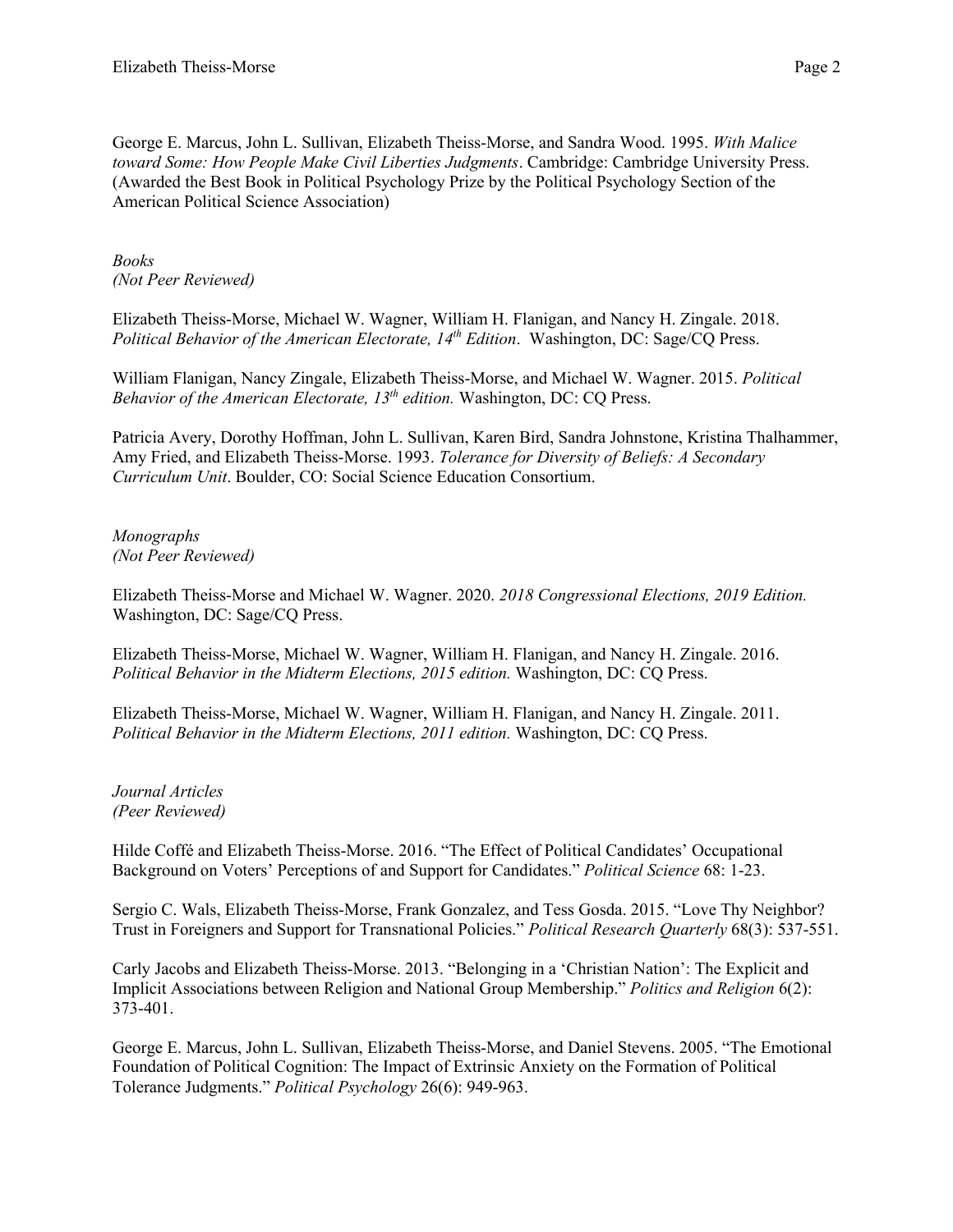Elizabeth Theiss-Morse and John R. Hibbing. 2005. "Citizenship and Civic Engagement." *Annual Review of Political Science* 8: 227-49.

Jeff Spinner-Halev and Elizabeth Theiss-Morse. 2003. "National Identity and Self-Esteem." *Perspectives on Politics* 1: 515-532.

Elizabeth Theiss-Morse. 2002. "The Perils of Voice and the Desire for Stealth Democracy." *Maine Policy Review* 11: 80-89.

John R. Hibbing and Elizabeth Theiss-Morse. 2001. "Process Preferences and American Politics: What The People Want Government To Be." *American Political Science Review* 95: 145-153.

John R. Hibbing and Elizabeth Theiss-Morse. 1998. "The Media's Role in Public Negativity Toward Congress: Distinguishing Emotional Reactions and Cognitive Evaluations." *American Journal of Political Science* 42: 475-498.

George E. Marcus, Sandra L. Wood, and Elizabeth Theiss-Morse. 1998. "Linking Neuroscience to Political Intolerance and Political Judgment." *Politics and the Life Sciences* 17: 165-178.

John R. Hibbing and Elizabeth Theiss-Morse. 1998. "Too Much of a Good Thing: More Representative is Not Necessarily Better." *PS: Political Science and Politics* 31: 28-31. (Revised version published in *The U.S. House of Representatives: Reform or Rebuild?*, eds. Joseph F. Zimmerman and Wilma Rule, Westport, CT: Praeger, 2000.)

John R. Hibbing and Elizabeth Theiss-Morse. 1996. "Civics Is Not Enough: Teaching Barbarics in K-12." *PS: Political Science and Politics* 29: 57-62.

John R. Hibbing and Elizabeth Theiss-Morse. 1996. "The Media's Role in Fomenting Public Disgust with Congress." *Extensions* (Fall): 15-18.

Elizabeth Theiss-Morse. 1993. "Conceptualizations of Good Citizenship and Political Participation." *Political Behavior* 15: 355-380.

Elizabeth Theiss-Morse, Amy Fried, John L. Sullivan, and Mary Dietz. 1992. "Mixing Methods: A Multi-Stage Strategy for Studying Patriotism and Citizen Participation." *Political Analysis*, 3: 89-121.

*Book Chapters and Articles (Not Peer Reviewed)*

Elizabeth Theiss-Morse. 2020. "Appreciating Madison's Democracy: Perceived Homogeneity, Tolerance, and Support for Democratic Processes," in *At the Forefront of Political Psychology: Essays in Honor of John L. Sullivan*, edited by Eugene Borgida, Christopher Federico, and Joanne Miller. London: Routledge, pp. 137-52.

Elizabeth Theiss-Morse, Frank Gonzalez, and Alison O'Toole. 2020. "Hierarchy, American Identity, and Support for Anti-Poverty Efforts," in *Liberal Nationalism and Its Critics: Normative and Empirical Questions*, edited by G. Gustavsson and D. Miller. Oxford: Oxford University Press, pp. 96-114.

Elizabeth Theiss-Morse. 2017. "National Identity and Helping Fellow Americans." *Starting Points* (April 17), http://startingpointsjournal.com/national-identity-helping-fellow-americans/.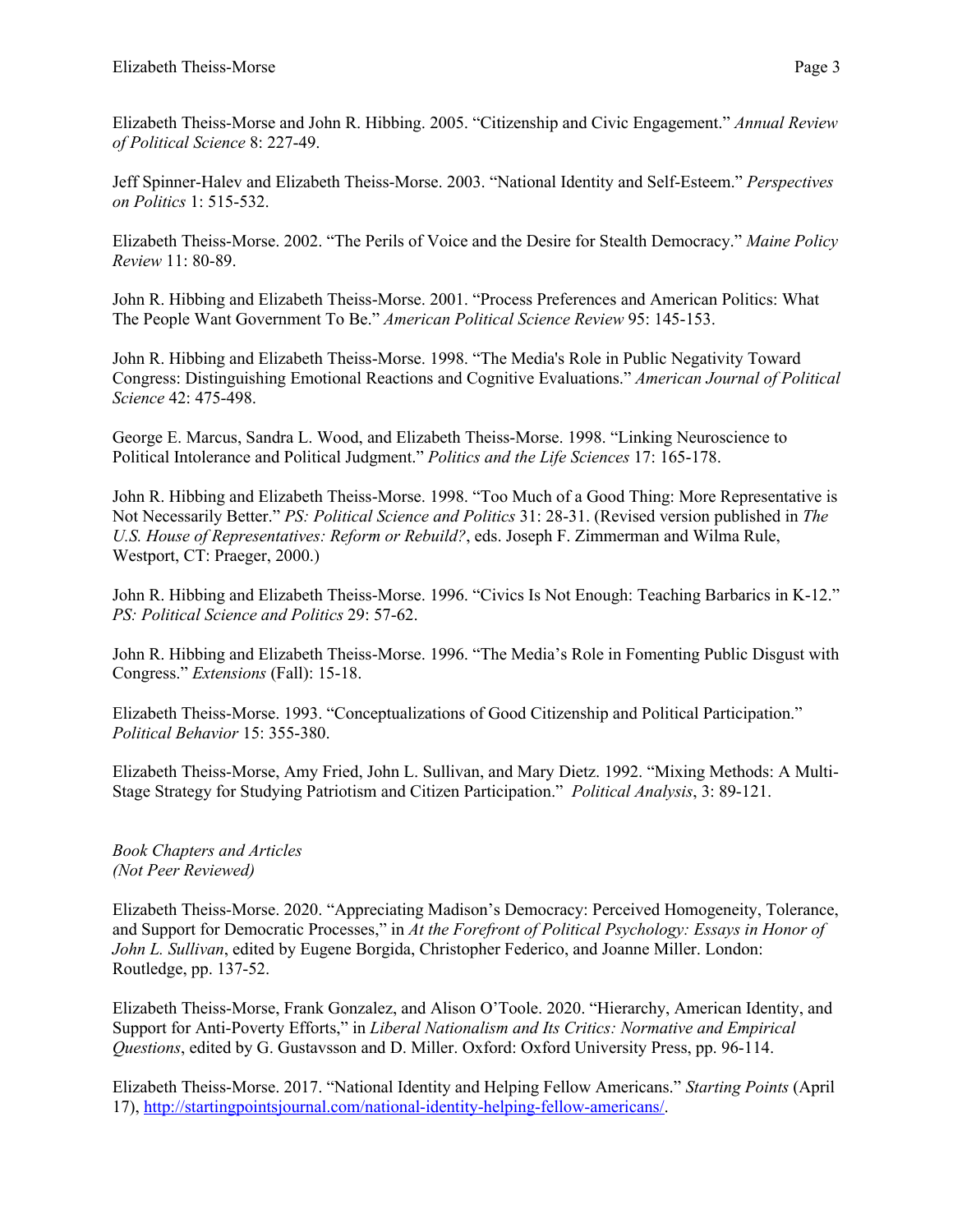Elizabeth Theiss-Morse and Dona-Gene Barton. 2017. "Emotion and Cognition," in *Handbook on Political Trust*, edited by S. Zmerli and T. van der Meer. Cheltenham, UK: Edward Elgar Publishing.

Campos-Castillo, Celeste, Benjamin W. Woodson, Elizabeth Theiss-Morse, Tina Sacks, Michelle M. Fleig-Palmer, and Monica E. Peek. 2016. "Examining the Relationship between Interpersonal and Institutional Trust in the Political and Health Care Contexts," in *Interdisciplinary Perspectives on Trust: Towards Theoretical and Methodological Integration*, edited by E. Shockley, T. M. S. Neal, L. M. PytlikZillig and B. H. Bornstein. New York: Springer.

Elizabeth Theiss-Morse, Dona-Gene Barton, and Michael W. Wagner. 2015. "Political Trust in Polarized Times," in *Motivating Cooperation and Compliance with Authority: The Role of Institutional Trust*, *Nebraska Symposium on Motivation, Vol. 62*, edited by B.H. Bornstein and A. Tomkins. New York: Springer.

John Hibbing, Elizabeth Theiss-Morse, and Eric Whitaker. 2009. "Americans' Perceptions of the Nature of Governing." In Jeffrey J. Mondak and Dona-Gene Mitchell, eds., *Fault Lines: Why the Republicans Lost Congress*. New York: Routledge.

John Hibbing and Elizabeth Theiss-Morse. 2008. "Voice, Validation, and Legitimacy." In Brandon A. Sullivan, Mark Snyder, and John L. Sullivan, eds., *Cooperation: The Political Psychology of Effective Human Interaction*. Malden, MA: Blackwell.

John R. Hibbing and Elizabeth Theiss-Morse. 1997. "What the Public Dislikes about Congress." In Lawrence Dodd and Bruce Oppenheimer, eds., *Congress Reconsidered, 6th edition*. Washington, DC: Congressional Quarterly Press.

John R. Hibbing and Elizabeth Theiss-Morse. 1996. "Public Opinion toward Congress." In Barbara Norrander and Clyde Wilcox, eds., *Understanding Public Opinion*. Washington, DC: Congressional Quarterly Press.

Elizabeth Theiss-Morse, George E. Marcus, and John L. Sullivan. 1993. "Passion and Reason in Political Life: The Organization of Affect and Cognition and Political Tolerance." In George Marcus and Russell Hanson, eds., *Reconsidering the Democratic Public*. University Park: Pennsylvania State University Press, pp. 249-272.

# IV. Grants and Fellowships

### *National Science Foundation*

National Science Foundation Grant (SES-0111887) for project entitled "Public Perceptions of the American People" (2001-2005). Amount \$151,957.

National Science Foundation Grant (SES-9709934) for project entitled "Public Attitudes Toward Democratic Processes in the United States" (1997-1999). Amount \$145,700. Co-Investigator: John R. Hibbing.

National Science Foundation Grant (SES-9224043) for project entitled "Contemporary Influences on Political Tolerance: The Role of Threat Perceptions on Tolerance Judgments" (1993-1995). Amount \$125,000. Co-Investigators: George Marcus and John Sullivan.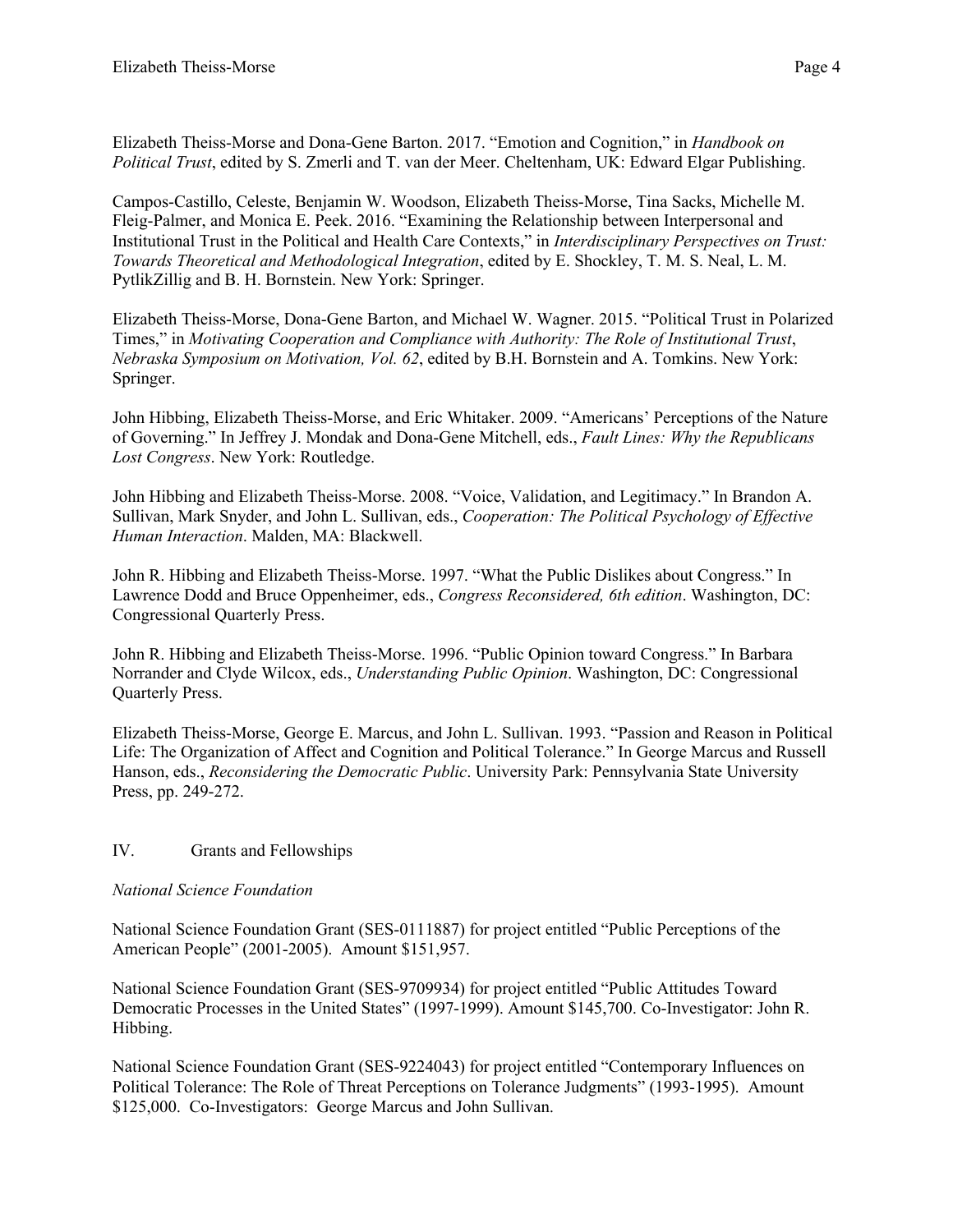National Science Foundation Grant (SES-9122733) for project entitled "Public Perceptions of the U.S. Congress" (1992-1994). Amount \$90,000. Co-Principal Investigator: John R. Hibbing.

National Science Foundation Grant for Dissertation Research, 1987 (SES-8712207). Amount \$7,000.

## *Other Sources*

Enhance Grant, College of Arts & Sciences Faculty Enhancement Program, 2014, for project entitled "National Identity and Attitudes toward Immigration and Emigration in Mexico." Amount: \$4,750.

Congressional Research Award, Dirksen Congressional Center, 2011, for project entitled "Vilifying Rhetoric and Congressional Behavior." Co-Principal Investigators: Dona-Gene Mitchell and Michael Wagner. Amount: \$3,500.

UNL Research Council Layman Award, 2011, for project entitled "Moving from Political Disagreement to Vilification." Co-investigators: Michael Wagner and Dona-Gene Mitchell. Amount: \$10,000.

U.S. Congress Fund Award, 2011, for project entitled "The Effects of Vilification on Congressional Behavior." Co-Principal Investigators: Dona-Gene Mitchell and Michael Wagner. Amount: \$5,000.

Gallup Research Professorship, Gallup Research Center, University of Nebraska, 2000-2001

UNL Research Council Grant-in-aid, 2004, for project entitled "Media Bias and the Second Intifada." Co-Principal Investigators: John Gruhl and Jeff Spinner-Halev. Amount \$6,500.

UNL Research Council Faculty Fellowship, 2000-2001, for project entitled "Us vs. Them: People's Perceptions of Fellow Americans and Elected Officials." Amount \$7,500.

UNL Research Council Summer Research Fellowship, 1994, for project entitled "Contemporary Influence on Political Tolerance Judgments." Amount \$5,500.

UNL Research Council Maude Hammond Fling Faculty Summer Fellowship, 1991, for project entitled "Informing Ourselves: Feelings, Thoughts and Political Tolerance." Amount \$5,500.

V. Awards

James O'Hanlon Academic Leader Award, 2020, University of Nebraska-Lincoln.

Robert E. Lane Award from the Political Psychology Section of the American Political Science Association for *Who Counts as an American? The Boundaries of National Identity*.

Fenno Prize from the Legislative Studies Section of the American Political Science Association for *Congress as Public Enemy: Public Attitudes toward American Political Institutions*, coauthored with John Hibbing.

Best Book in Political Psychology award from the Political Psychology Section of the American Political Science Association for *With Malice toward Some: How People Make Civil Liberties Judgments*, coauthored with George Marcus, John Sullivan and Sandra Wood.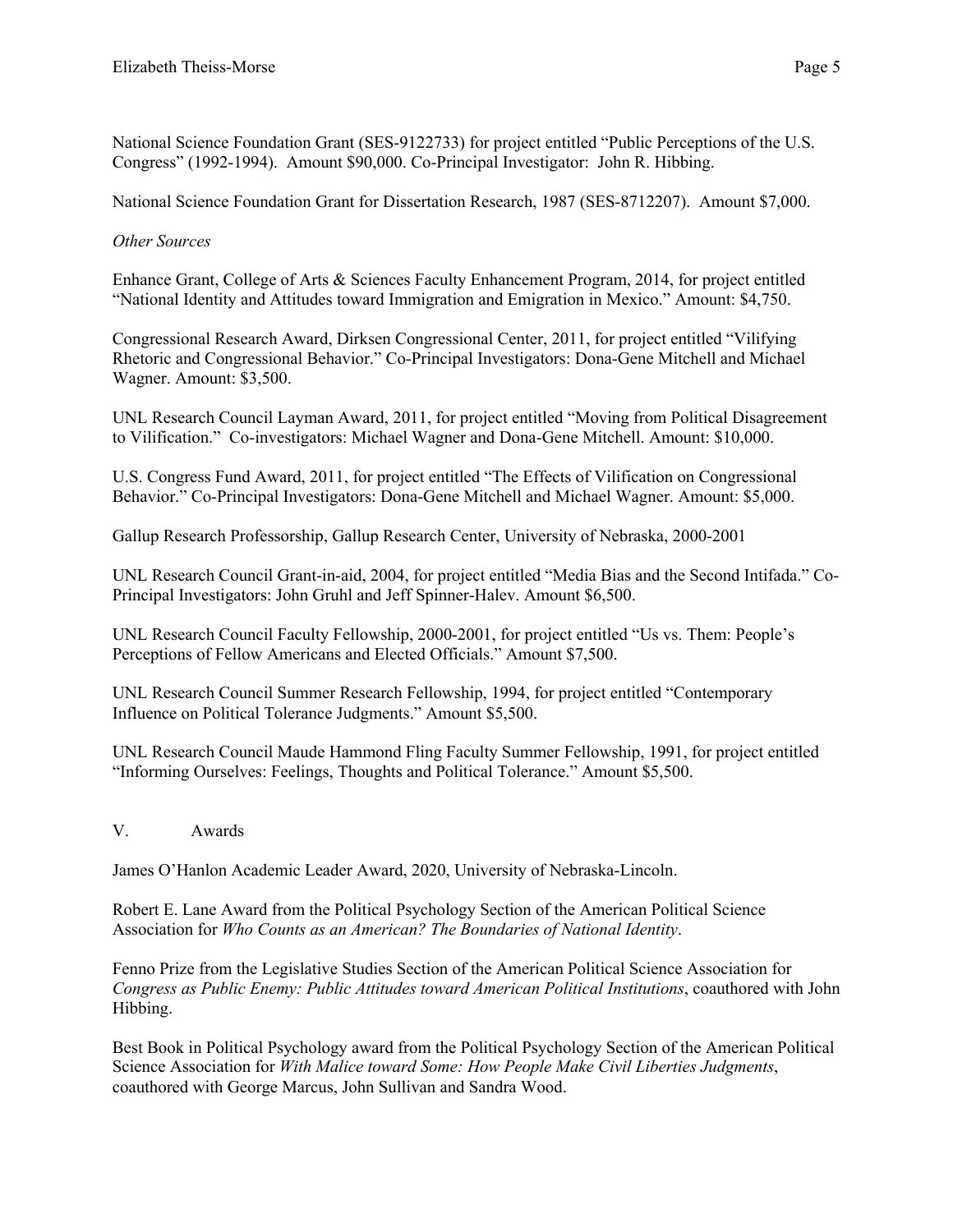CQ Press Award for the Outstanding Paper on Legislative Politics at the 1993 American Political Science Association Annual Meeting (with John Hibbing).

Distinguished Teaching Award, College of Arts and Sciences, University of Nebraska, Lincoln, 1993.

2001 Distinguished Graduate Award, Department of Political Science, University of Minnesota

VI. Unpublished and Current Research Projects

Jeff Spinner-Halev and Elizabeth Theiss-Morse. Book on equality and respect.

Frank Gonzalez and Elizabeth Theiss-Morse. Book on income inequality and national identity.

Elizabeth Theiss-Morse and Sergio Wals. "Con La Vara que Midas… National Identity and Attitudes toward Immigration and Emigration in Mexico."

Israel Waismel-Manor, Daphna Canetti, and Elizabeth Theiss-Morse. "Does Racial Priming During a GOTV Campaign Increase Turnout? Evidence from a Field Experiment in Southern Israel."

VII. Selected Symposium, Conference, and Workshop Presentations/Lectures

"The Myths that Divide: How National Identity Affects Liberals and Conservatives in America," National Identity—Problem or Cure for an Angry Age Workshop, Uppsala University. February 3-5, 2020. Copresenter: Frank J. Gonzalez. (Invited)

"Liberal Citizenship and the Challenge of Respect" and "Democracy and Civic Respect." Papers presented at the 2020 Annual Meeting of the Southern Political Science Association, San Juan, Puerto Rico, January 9 to 12. Co-presenter: Jeff Spinner-Halev.

"Understanding the Causes of the Loss of Trust in Institutions," Crisis of Confidence: Understanding Why Americans Have Lost Faith in Our Institutions," McCourt School of Public Policy LEAD Conference, Georgetown University. March 19, 2018. (Invited)

"Trust in Government? What the Public Thinks," *Trust and Populism in the Age of Trump*, Citrin Conference on Public Opinion. University of California, Berkeley. May 3-5, 2018. (Invited)

"American=Rich? National Identity, the Prototypical American, and Income Inequality." Paper presented at the Liberal Nationalism and Its Critics: Normative and Empirical Questions Workshop, Nuffield College, Oxford, June 20-21, 2017. Co-presenter: Frank J. Gonzalez. (Invited)

"'The People' or "The Process'? Person Perception, Values, and Income Inequality." Paper presented at the 2017 Annual Meeting of the American Political Science Association, San Francisco, CA, August 31- September 3. Co-presenters: Frank J. Gonzalez and Johnathan Peterson.

"Is American National Identity Exceptional?" Paper presented at the 2015 Annual Meeting of the American Political Science Association, San Francisco, CA, September 3-6. Co-presenter: Gal Ariely.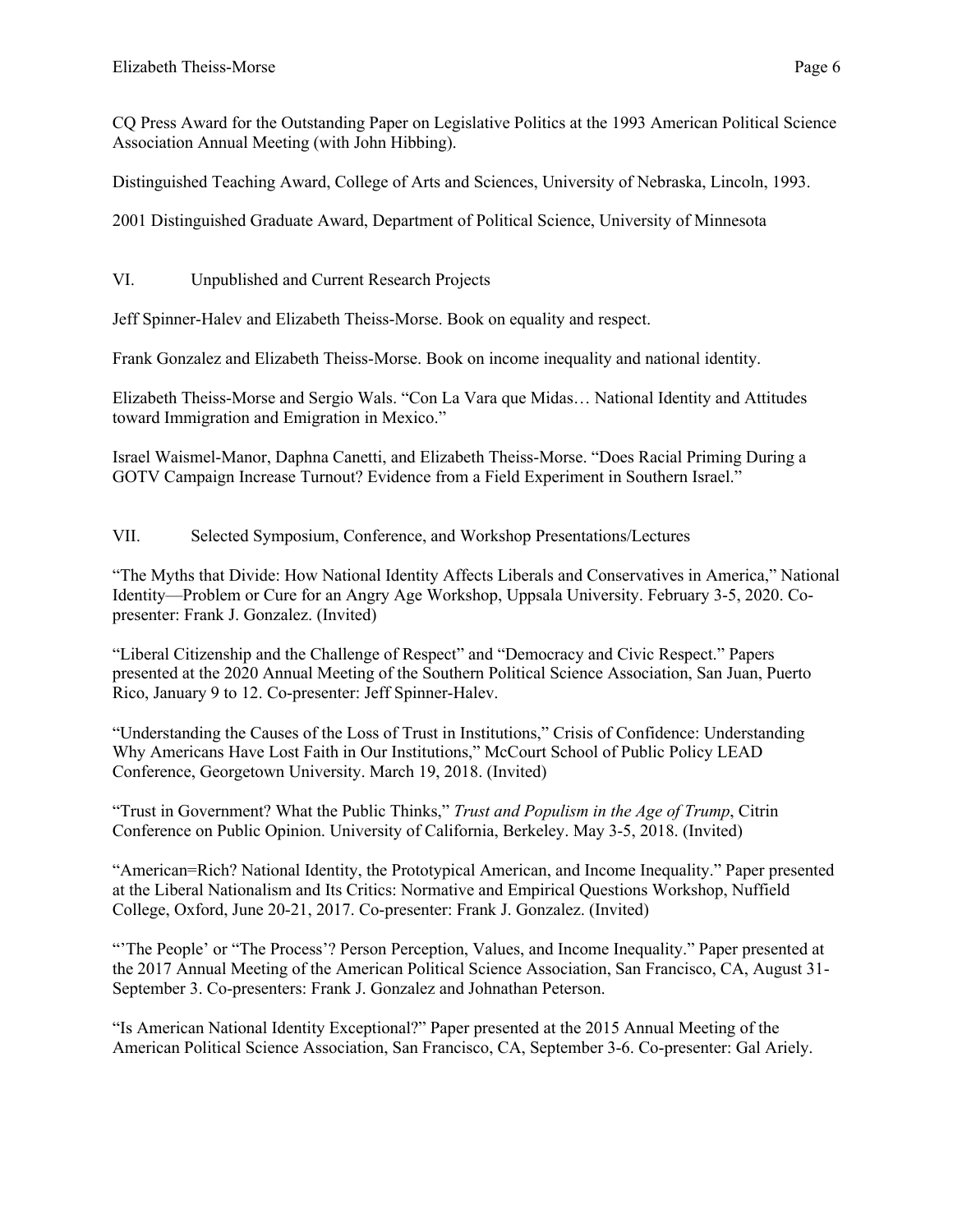"Racial Priming Effect? Evidence from a GOTV Field Experiment in Southern Israel." Paper presented at the 2015 Annual Meeting of the American Political Science Association, San Francisco, CA, September 3-6. Co-presenters: Joseph Sarid, Daphna Canetti, and Israel Waismel-Manor.

"Con La Vara que Midas… National Identity and Attitudes toward Immigration and Emigration in Mexico." Paper presented at the 2014 Annual Meeting of the American Political Science Association, Washington, DC, August 28-31. Co-presenter: Sergio Wals.

"The Effect of Political Candidates' Occupational Background on Voters' Perceptions of Candidates' Policy Competencies and Support for Candidates." Paper presented at the 2014 Annual Meeting of the American Political Science Association, Washington, DC, August 28-31. Co-presenter: Hilde Coffé.

"Love Thy Neighbor? Perceptions of Foreigners and Support for Transnational Policies." Paper presented at the 2013 Annual Meeting of the Midwest Political Science Association, Chicago, IL, April 11-14. Copresenters: Sergio Wals and Frank Gonzalez.

"Bringing Christianity into the Public Sphere: National Identity, Religion, and Representation." Paper for the 2012 Annual Meeting of the American Political Science Association, New Orleans, LA, Aug. 29- Sept. 2. Co-presenter: Carly Jacobs.

"The Struggle for Group Membership: Religion and American Identity." Paper presented at the 2011 Annual Meeting of the American Political Science Association, Seattle, WA, Sept. 1-4. Co-presenter: Carly Jacobs.

"The Consequences of Political Vilification." Paper presented at the 2011 Annual Meeting of the American Political Science Association, Seattle, WA, Sept. 1-4. Co-presenters: Michael Wagner and Dona-Gene Mitchell.

"Religion and the Dynamics of National Group Membership." Paper presented at the 2010 Annual Meeting of the International Society of Political Psychology, San Francisco, July 7-10. Co-presenter: Carly Jacobs.

"Single vs. Multiple Group Identities: Collective Outcomes and the Effects of Group Identities." Paper presented at the 2010 Annual Meeting of the Midwest Political Science Association, Chicago, April 22- 25.

"Collective Outcomes, National Identity, and the American People." Paper presented at the 2009 Annual Meeting of the International Society of Political Psychology, Dublin, July 14-17. Co-presenters: Eric Whitaker and Carly Jacobs.

"Doing What Good Americans Do: Identity, Participation, and the Importance of Group Norms." Paper presented at the 2008 Annual Meeting of the Midwest Political Science Association, Chicago, April 3-6. Co-presenter: Eric Whitaker.

"Collective Action, Democratic Processes, and the American People." Presented at the 2007 Annual Meeting of the American Political Science Association, Chicago, August 30-September 2. Co-presenter: Eric Whitaker.

"The Consequences of American National Identity: Group Boundaries and the Helping of Fellow Americans." Invited lecture given at the Department of Political Science, University of Colorado-Boulder, February 2007.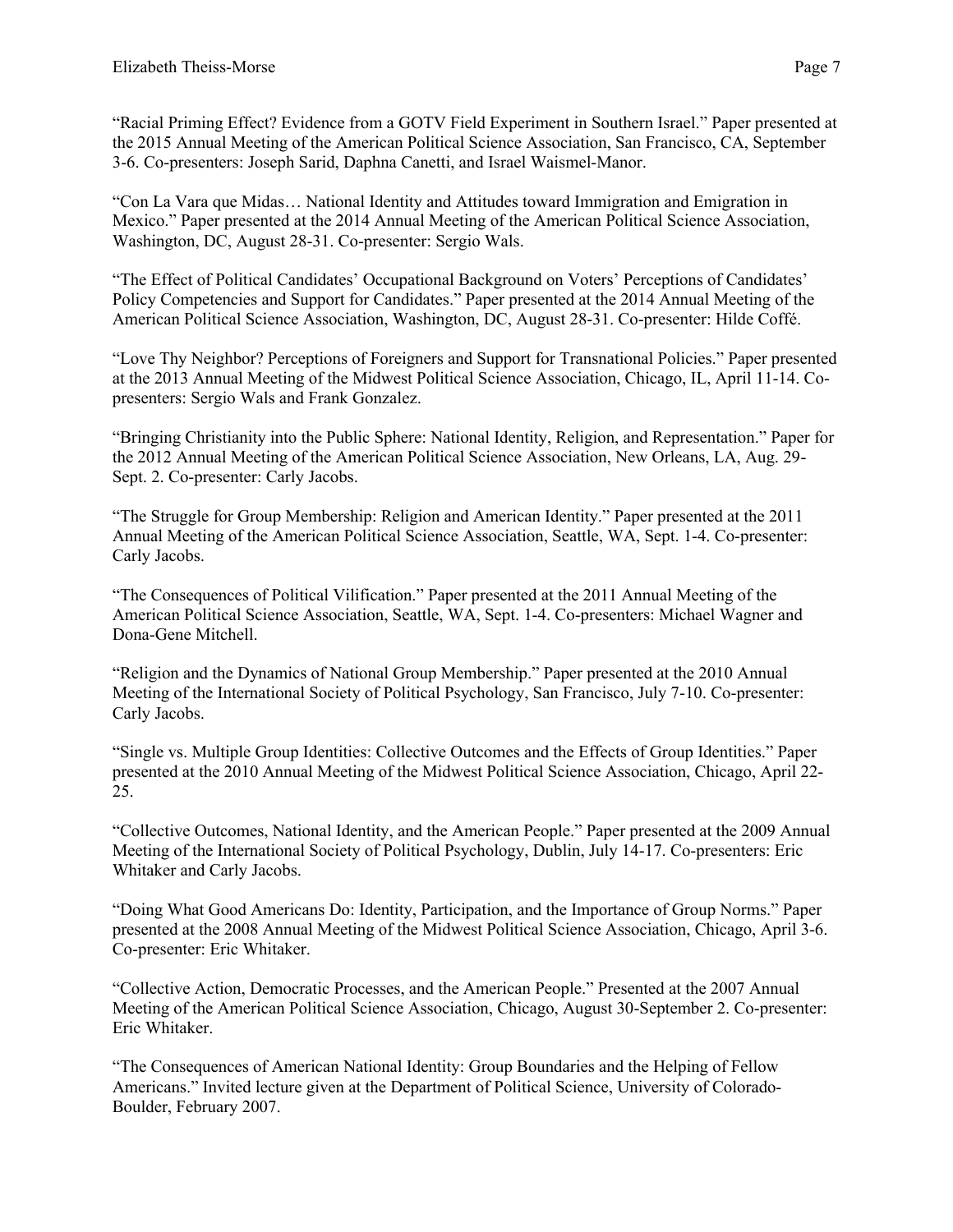"The Obligations of National Identity: Charity, Welfare, and the Boundaries of the National Group." Presented at the 2006 Annual Meeting of the Midwest Political Science Association, Chicago, April 20- 23.

"Benefitting the National Group – At Least Some of It: The Consequences of Limiting Who Counts as an American." Presented at the 2005 Annual Meeting of the Midwest Political Science Association, Chicago, April 7-10.

"Who's In and Who's Out: National Identity and the Setting of Boundaries." Presented at the 2004 Annual Meeting of the Midwest Political Science Association, Chicago, April 15-18.

"Identification and Disidentification: Americans' Commitment to the National Collective and Its Consequences." Presented at the 2003 Annual Meeting of the American Political Science Association, Philadelphia, August 28-31.

"Characterizations and Consequences: How Americans Envision the American People." Presented at the 2003 Annual Meeting of the Midwest Political Science Association, Chicago, April 3-6. "Authors Meet Critics: *Stealth Democracy*." A roundtable held at the 2003 Annual Meeting of the Midwest Political Science Association, Chicago, April 3-6. Co-author: John R. Hibbing.

"The Perils of Voice: Political Involvement's Potential to Delegitimate." Presented at the 2002 Annual Meeting of the American Political Science Association, Boston, August 30-September 1. Co-Presenter: John R. Hibbing.

"The Perils of Voice and the Desire for Stealth Democracy." Invited lecture given at the Margaret Chase Smith Library Maine Town Meeting, Skowhegan, Maine, May 24, 2002.

"Do Uncaring Politicians Make People Want to Get Involved or Drop Out of Politics?" Presented at the 2001 Annual Meeting of the American Political Science Association, San Francisco, August 30- September 2. Co-Presenter: John R. Hibbing.

"Americans' Desire for Stealth Democracy." Presented at the 2001 Annual Meeting of the Midwest Political Science Association, Chicago, April 19-22. Co-Presenter: John R. Hibbing.

"Deliberation as a Source of System Deligitimation and Popular Disharmony." Presented at the 2000 Annual Meeting of the American Political Science Association, Washington, DC, August 31-September 3. Co-Presenter: John R. Hibbing.

"Americans as Democrats or Anti-Democrats: Exploring What the American People Want in Their Government." Presented at the 1999 Annual Meeting of the Midwest Political Science Association, Chicago, April 15-17. Co-Presenter: John R. Hibbing.

"Public Attitudes and Democratic Processes." Presented at the 1998 Annual Meeting of the American Political Science Association, Boston, September 3-6. Co-Presenter: John R. Hibbing.

"Democratic Process or Downright Profligacy: Educating the Public about Government and Ethics." Lecture at the "Ethics: Teaching Virtue, Educating for Character" Series, Chautauqua Institution, Chautauqua, NY, July 2, 1998.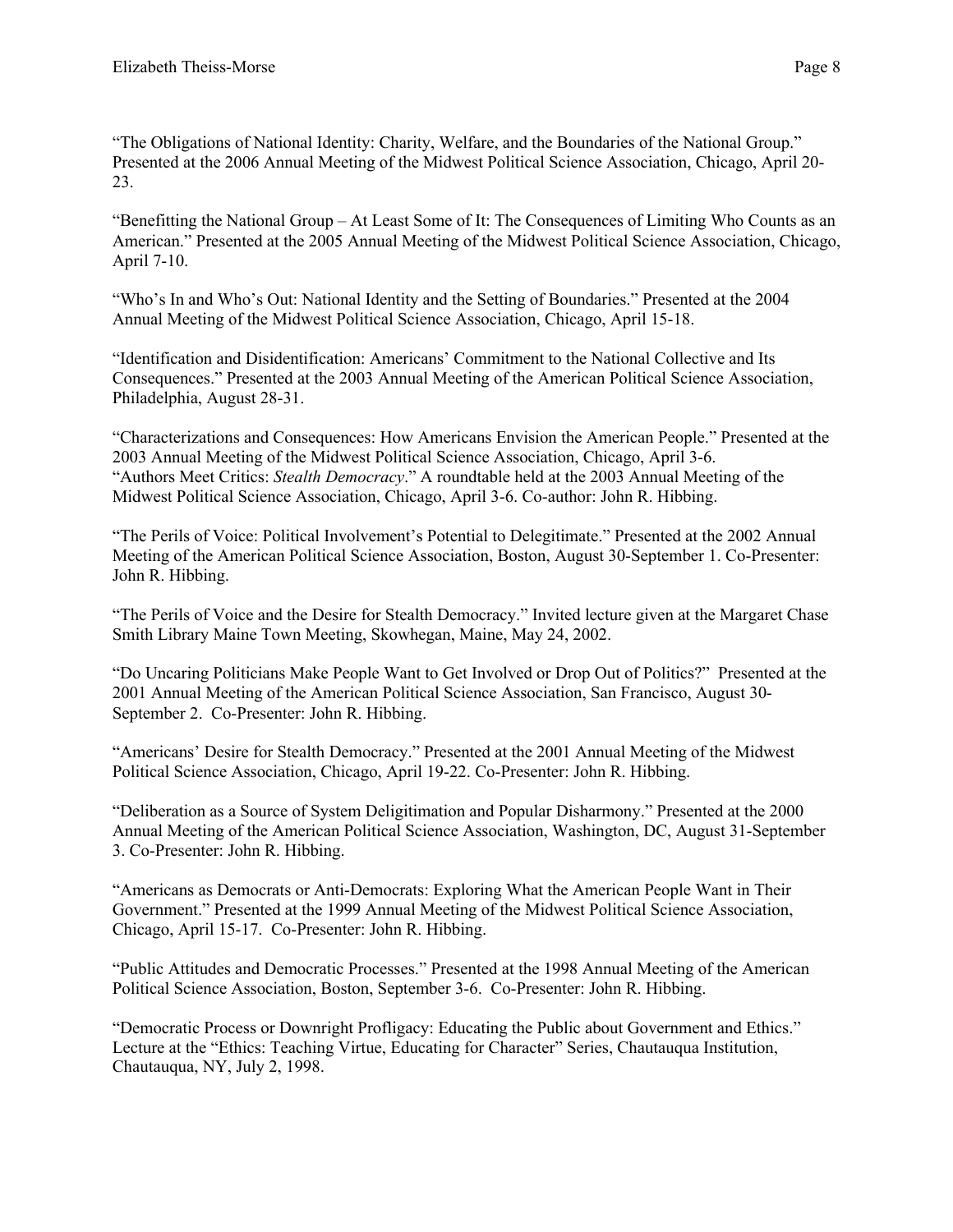"Antipathy, Apathy and Fellow Citizens." Presented at the 1998 Annual Meeting of the International Society of Political Psychology, Montreal, Canada, July 12-15. Co-authors: Angela High Pippert and Laura Ebke.

"Roundtable on *Congress as Public Enemy*: Authors Meet Critics." 1996 Annual Meeting of the American Political Science Association, San Francisco, CA, August 29-September 1. Co-Discussant: John R. Hibbing.

"New Directions: Democratic Values." Presented at the National Election Studies Conference on Values and Predispositions, Tempe, AZ, February 16, 1995.

"Can Tolerance Be Taught? An In-Depth Analysis of Junior High and High School Students." Presented at the Warsaw Conference on Building Understanding and Respect between People of Diverse Religions or Beliefs, Warsaw, Poland, May 1989. Co-Presenters: John L. Sullivan and Patricia Avery.

"Teaching Tolerance in the Classroom." Presented at the United Nations Conference on Building Understanding and Respect between People of Diverse Religions or Beliefs, Geneva, Switzerland, June 1988. Co-Presenters: John L. Sullivan and Wes Bodin.

### VIII. Teaching and Research Interests

American Politics; Political Psychology; Political Behavior; Public Opinion; Democracy and Citizenship; Public Opinion and Political Institutions; Congress; Comparative Mass Political Behavior; Philosophy of Social Science

# IX. Specific Courses Taught

- Undergraduate: Introduction to American Politics; Political Psychology; Political Behavior; Political Parties; Interest Groups; Introduction to Political Analysis; Congress and Public Policy; Democracy and Citizenship
- Graduate: Scope and Methods; American Government Core Seminar; American Politics Research Seminar ("Democratic Processes, Institutions, and American Public Opinion," "Political Psychology"), Political Parties Seminar; Political Behavior
- X. Professional, University and Departmental Service

# *Professional*

Advisory Board Member, TrustGov, 2019- Member, Executive Council, Political Psychology Section, APSA, 2015-18 Fellow, CIC Academic Leadership Program, 2015-16 Chair, Pi Sigma Alpha Award Committee, MPSA, 2014-15 Member, External Review Team, Political Science, Iowa State University, 2014 Chair, Frank J. Goodnow Award Committee, APSA, 2013 Member, International Society of Political Psychology Book Awards Committee, 2012-13 Chair, APSA Departmental Services Committee, 2010-13 Chair, Warren E. Miller Prize Committee, APSA, 2011-12 Program Co-chair, ISPP Conference, Istanbul, 2011 Member, ISPP Governing Council, 2008-11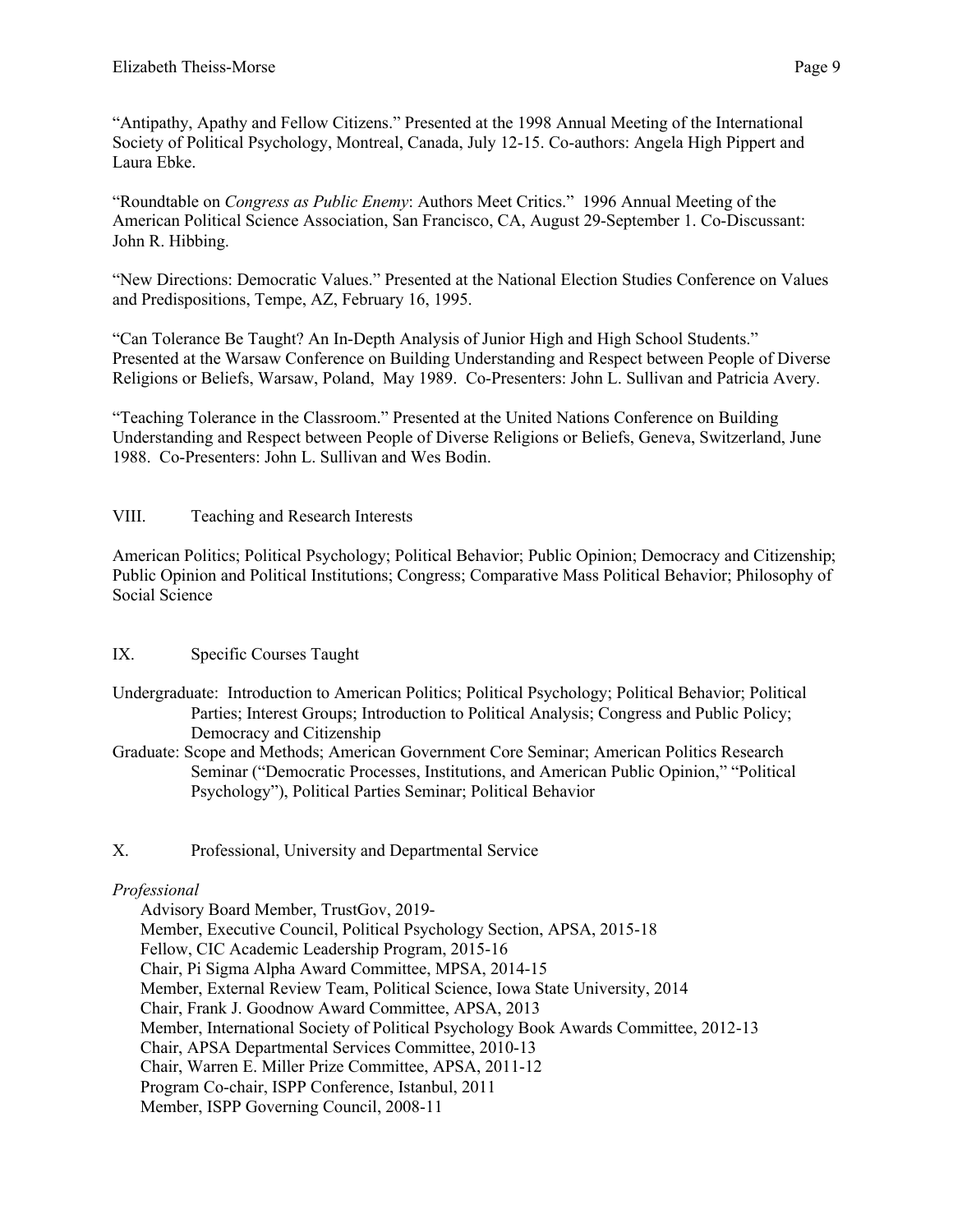Member, Nominating Committee, Midwest Political Science Association, 2010-11 Chair, Robert E. Lane Book Award committee, Political Psychology Section, APSA 2010-11 Member, Editorial Board, *Great Plains Research*, 2016-2019 Member, Editorial Board, *Political Behavior*, 2005-2018 Member, Editorial Board, *Political Psychology*, 2008-10 Member, Editorial Board, *PS*, 2005-2009 Council Member, Elections, Public Opinion, and Voting Behavior Section of the American Political Science Association, 2004-06 Member, Nominating Committee, Midwest Political Science Association, 2003 Program Co-Chair, Midwest Political Science Association, 2002 Member, National Science Foundation Infrastructure Review Panel Member, Status of Women Committee, Midwest Political Science Association, 2000-01 Section Chair, Public Opinion and Political Psychology, Midwest Political Science Association, 2000 Member, Nominating Committee of the Organized Section on Elections, Public Opinion, and Voting Behavior, American Political Science Association, 2000 Member, Ithiel de Sola Poole Committee, American Political Science Association, 1998 Chair, Fenno Prize Committee for the Legislative Studies Section of the American Political Science Association, 1997 Chair, Nominating Committee for the Organized Section on Political Psychology, American Political Science Association, 1995 Member, Awards Committee for Best Graduate Paper presented at the Midwest Political Science Association meeting, 1995 Reviewer, *Acta Politica, Advances in Political Psychology, American Journal of Political Science, American Political Science Review, American Politics Quarterly, British Journal of Political Science, Canadian Journal of Political Science, Comparative Political Studies, Current Sociology, Electoral Studies, European Journal of Social Psychology, European Political Science Review, The Harvard International Journal of Press/Politics, Higher Education, International Political Science Review, International Studies Quarterly, Journal of Election, Public opinion, and Parties, Journal of Ethnic and Migration Studies, Journal of Political Science Education, Journal of Politics, Journal of Public Administration Research and Theory, Journal of Race, Ethnicity, and Politics, Journal of Trust Research, Legislative Studies Quarterly, Nature, Nature Communications, Perspectives on Politics, Political Behavior, Political Communication, Political Psychology, Political Research Quarterly, Political Science Research and Methods, Politics and Gender, Politics and the Life Sciences, Politics and Religion, Polity, PS, Public Opinion Quarterly, Social Sciences Quarterly, Social Forces, Sociological Focus, Sociological Forum, State Politics and Policy Quarterly,* TESS, Cambridge University Press, University of Chicago Press, Oxford University Press, Longman, Harcourt Brace Jovanovich, National Science

#### *University*

Chair, University Professorships Committee, 2020-2023 Member, Faculty Senate, 2020-present Member, Professional Conduct Task Force, 2017-18 Member, College of Arts and Sciences Promotion and Tenure Committee, 2014-2015 Member, Higher Learning Commission Accreditation Criterion Four Work Group Committee, 2015 Member, Search Advisory Committee for Senior Vice Chancellor, 2015 Chair, College of Arts and Sciences Associate Deans Search Committee, 2014 Member, College of Arts and Sciences Dean Search Committee, 2013-14 ACE 10 Impact Project, 2013-2014 College of Arts and Sciences Executive Committee, 2011-13

Foundation, FWO, Israel Science Foundation, Alfred P. Sloan Foundation